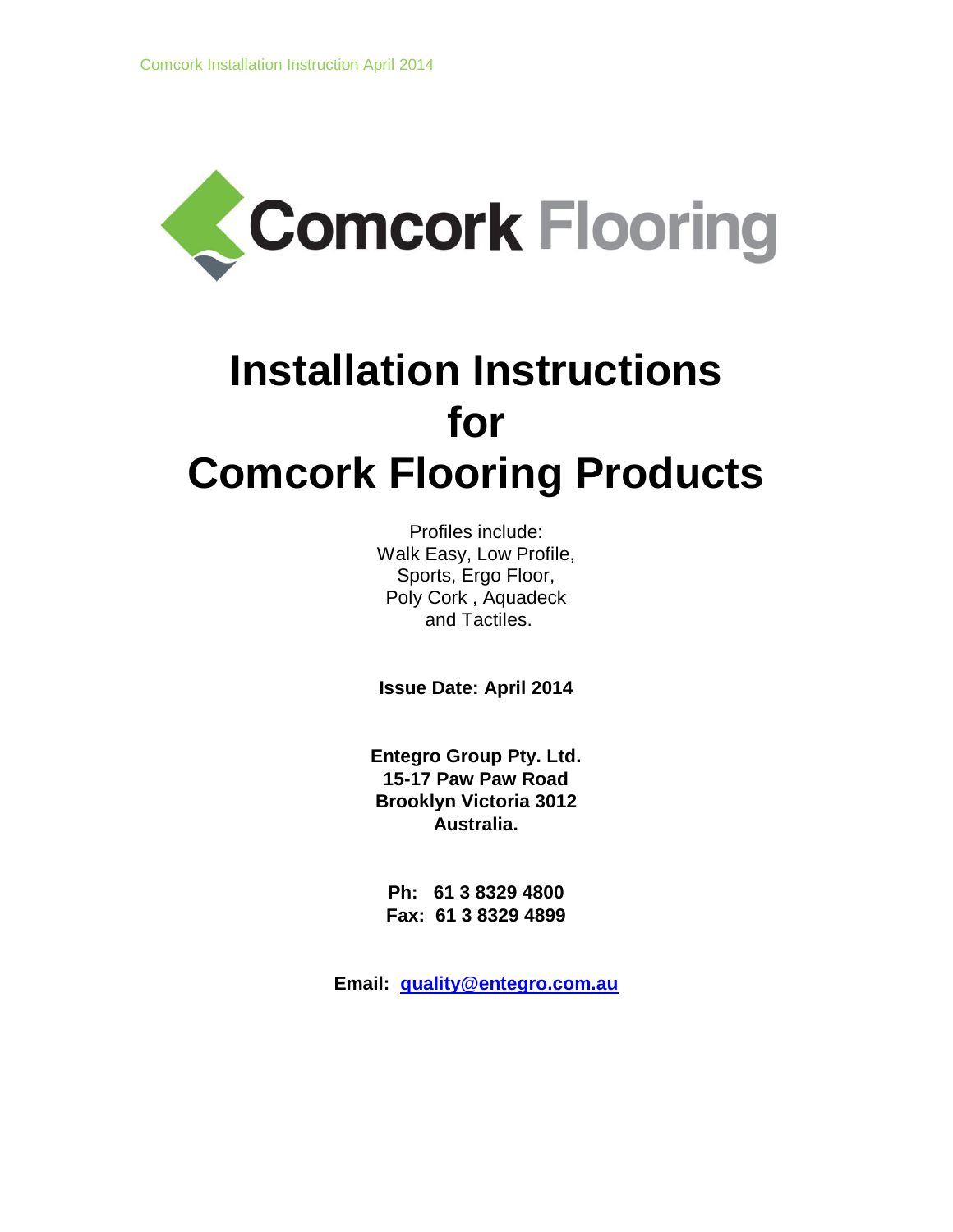# **CONTENTS**

| 1.  | Important Information                                   |                                                       | $\overline{2}$ |  |
|-----|---------------------------------------------------------|-------------------------------------------------------|----------------|--|
| 2.  | <b>Experienced Contractors &amp; Relevant Standards</b> |                                                       | $2 - 3$        |  |
| 3.  | <b>Subfloors</b>                                        |                                                       | 3              |  |
|     | 3.1                                                     | <b>Concrete Subfloors</b>                             | 3              |  |
|     | 3.2                                                     | <b>Timber Subfloors</b>                               |                |  |
|     | 3.3                                                     | <b>Particle Board Subfloors</b>                       |                |  |
|     | 3.4                                                     | Steel, Aluminium, Fibreglass Subfloors                |                |  |
| 4.  | <b>Under-Floor Heating</b>                              |                                                       | 5              |  |
|     | 4.1                                                     | <b>Existing Floors</b>                                | 5              |  |
|     |                                                         | 4.1.1 Acrylic adhesion installation                   | 5              |  |
|     |                                                         | 4.1.2 Epoxy and Polyurethane adhesive installation    |                |  |
|     | 4.2                                                     | <b>New Floors</b>                                     | 5              |  |
| 5.  | Adhesives                                               |                                                       | 6              |  |
|     | 5.1                                                     | <b>Primers</b>                                        | 6              |  |
| 6.  | Installation                                            |                                                       | 6              |  |
|     | 6.1                                                     | <b>Site Aclimatisation</b>                            | 6              |  |
|     | 6.2                                                     | Dry Laying - Assessing for Colour & Texture Variation |                |  |
|     | 6.3                                                     | <b>Brick Pattern</b>                                  |                |  |
|     | 6.4                                                     | <b>Butt Joints</b>                                    |                |  |
|     | 6.5                                                     | Rolling                                               |                |  |
|     | 6.6                                                     | <b>Removing Excessive Adhesive</b>                    | 8              |  |
|     | 6.7                                                     | <b>Installation Using Epoxy Adhesive</b>              | 8              |  |
| 7.  | <b>Adhesive Bonding Time</b>                            |                                                       | 8              |  |
|     | 7.1                                                     | Acrylic adhesives                                     | 8              |  |
|     | 7.2                                                     | Epoxy and Polyurethane adhesives                      | 8              |  |
| 8.  | <b>Point Loading</b>                                    |                                                       | 8              |  |
| 9.  | <b>Sharp Objects</b>                                    |                                                       | 8              |  |
| 10. | Seam Sealing                                            |                                                       | 8              |  |
| 11. | Protecting The Floor After Laying                       |                                                       | 9              |  |
| 12. |                                                         | Maintenance & Surface Dressing                        | 9              |  |
| 13. |                                                         | <b>Comcork Flooring Tactiles</b>                      | 10             |  |
| 14. |                                                         | Appendix - Recommended Product List                   | $11 - 12$      |  |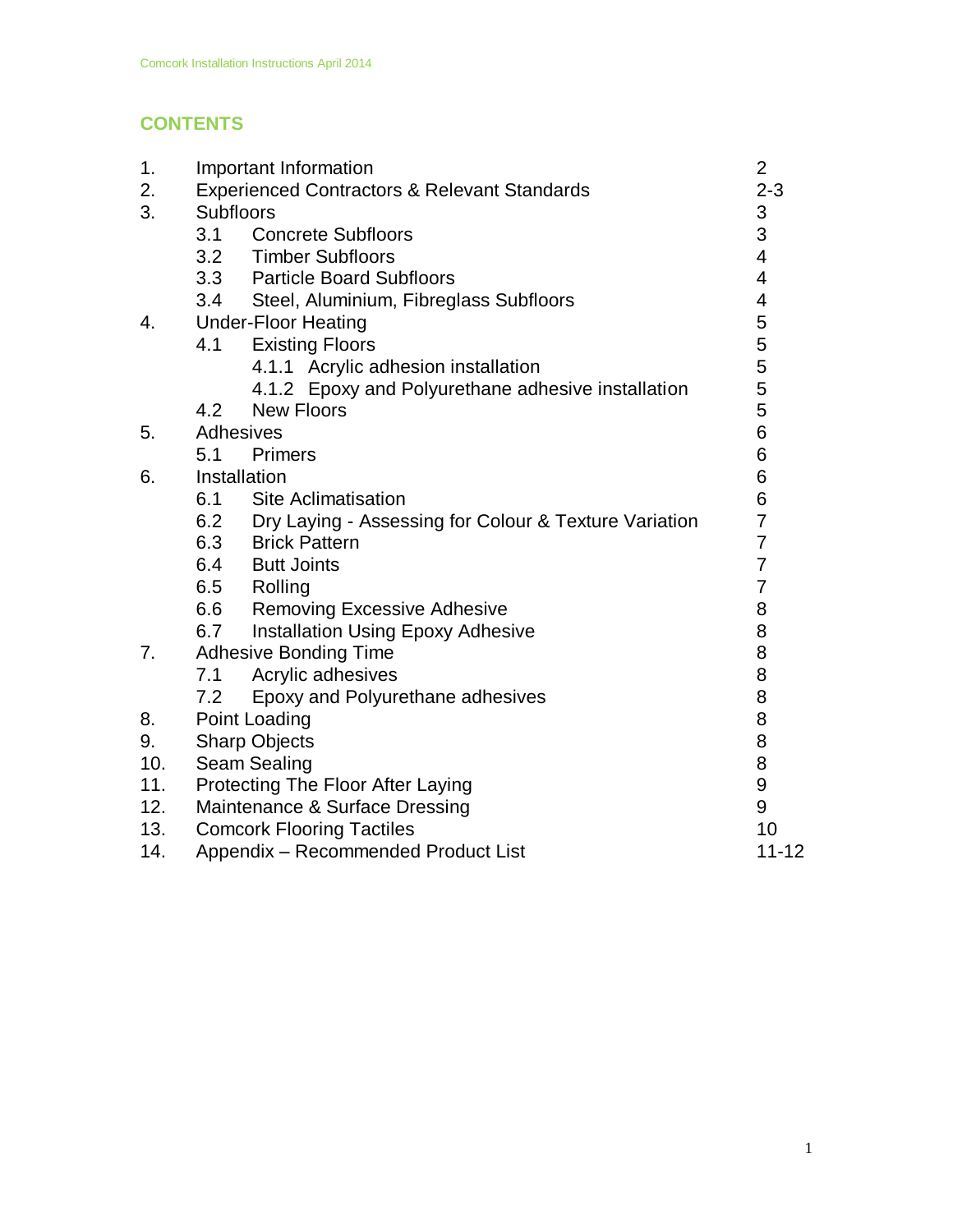This document sets out the installation instructions for Comcork Flooring in either smooth or interrupted profiles:

| Comcork Walk Easy surface profile - smooth & general purpose           |                                                           |
|------------------------------------------------------------------------|-----------------------------------------------------------|
| Comcork Low Profile surface profile - slightly raised small round stud |                                                           |
| Comcork PolyCork surface profile                                       | - raised large round stud                                 |
| <b>Comcork Ergo Surface Profile</b>                                    | - raised large convex studs                               |
| <b>Comcork Sports Surface Profile</b>                                  | - overall orange peel textured                            |
| Comcork AquaDeck surface profile                                       | - raised small stud in either<br>diamond or round pattern |

Comcork Tactiles ( Tactile ground surface indicators for the vision impaired - TGSI's )

- Hazard, studded profile

- Directional, ribbed profile

#### 1. **IMPORTANT NOTE**

**It is strongly recommended that floor coverings are not installed in direct sunlight as like all materials they expand and contract with temperature. Once adhered properly, Comcork Floor coverings exhibit excellent stability.**

**Due to the natural characteristics of cork used in the manufacture of Comcork Flooring, some slight variation in shade and texture between sheets may occur.** 

**The manufacturer recommends that possible shade variation and texture match is checked before bonding more than one sheet in an adjacent area.**

#### 2. **Experienced Contractors & Relevant Standards**

Installation should be carried out by a fully experienced contractor. The installer shall be experienced and conversant with all aspects of the floorcovering trade. He should be familiar with the preparation and treatment of all sub-floors, underlays troweled and rigid, adhesives storage and application. It is also desirable that he be aware of the various installation instructions as recommended by flooring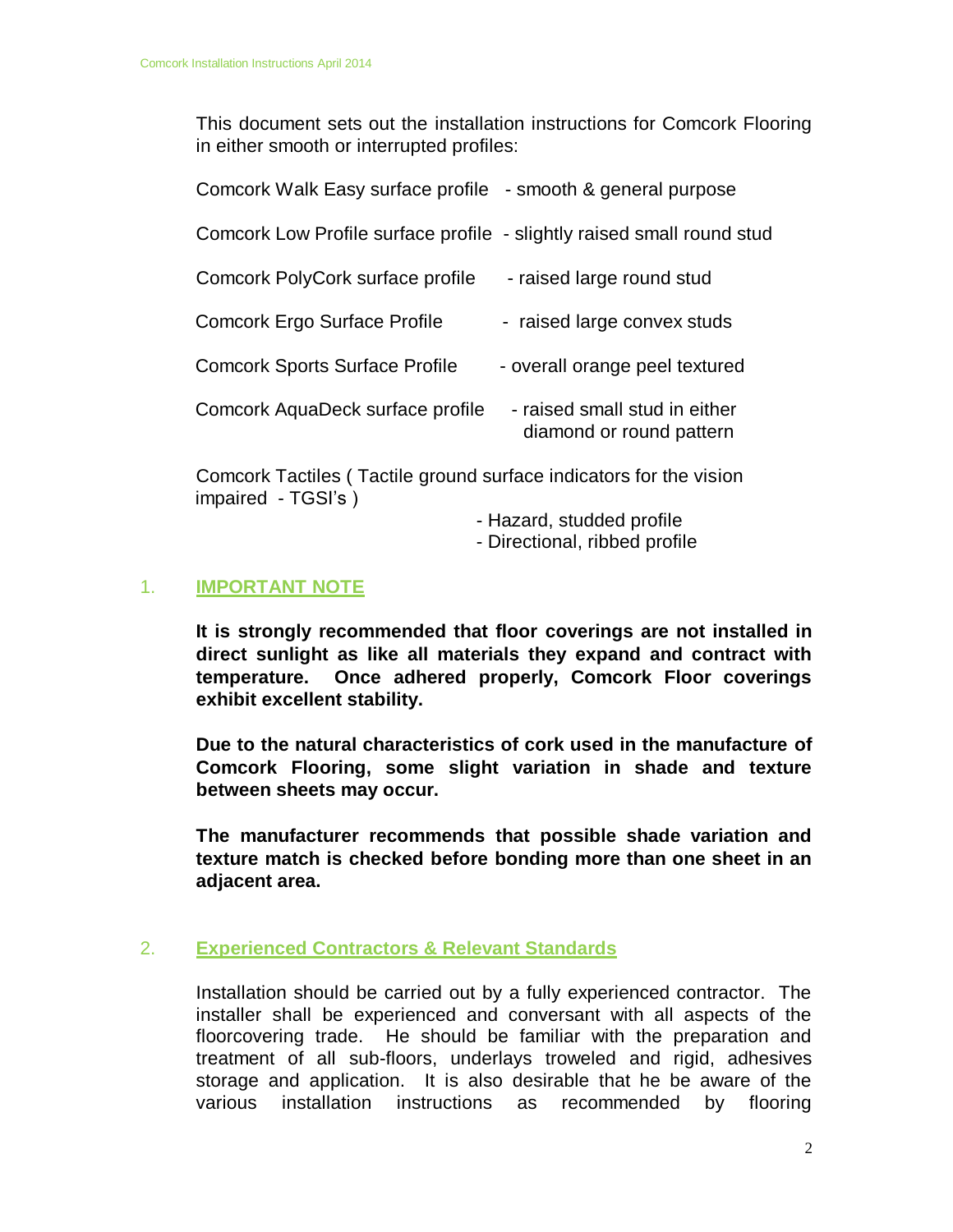manufacturer, adhesive manufacturers and the Australian Standard 1884- 2012 "Laying of Resilient Sheet & Tile Floor Coverings".

#### 3. **Subfloors**

Comcork Flooring is suitable for installing on level, clean and dry sub floors including concrete, trowelable underlay, hardboard underlays, marine plywood, aluminium, steel and fibreglass. All of these must comply with the Australian and New Zealand minimum Standards.

Sub-floors must be clean, dust free, dry, smooth and hard before laying. Uneven solid or timber sub-floors may need preparation to meet the required standard.

The nominated contractor is responsible for the inspection, moisture testing and the required preparation of the sub-floor prior to the installation of Comcork Flooring Products.

#### **3.1 Concrete Sub – Floors**

Concrete sub - floors must be dry, level, rigid, smooth, clean,( free of wax, oil, paint, alkali) and free of hydrostatic pressure (refer to A.S. 1884-2012 for definitions).

Concrete in contact with fill, hardcore or ground, must have a suitable impermeable membrane underneath to prevent ingress of moisture. Concrete must be thoroughly cured, dry, and free of any curing agents.

All concrete sub-floors shall be subjected to a sheer testing procedure to test the suitability of the surface to accept the adhesive bonding of the floorcoverings.

Concrete sub-floors should be tested for moisture using only a certified apparatus to accurately determine the level of moisture within the sub-floor. A written record of all moisture tests shall be carefully maintained in chronological order and be available for inspection if required.

Concrete sub-floors must be free of moisture prior to installation, otherwise proper adhesion will not be achieved.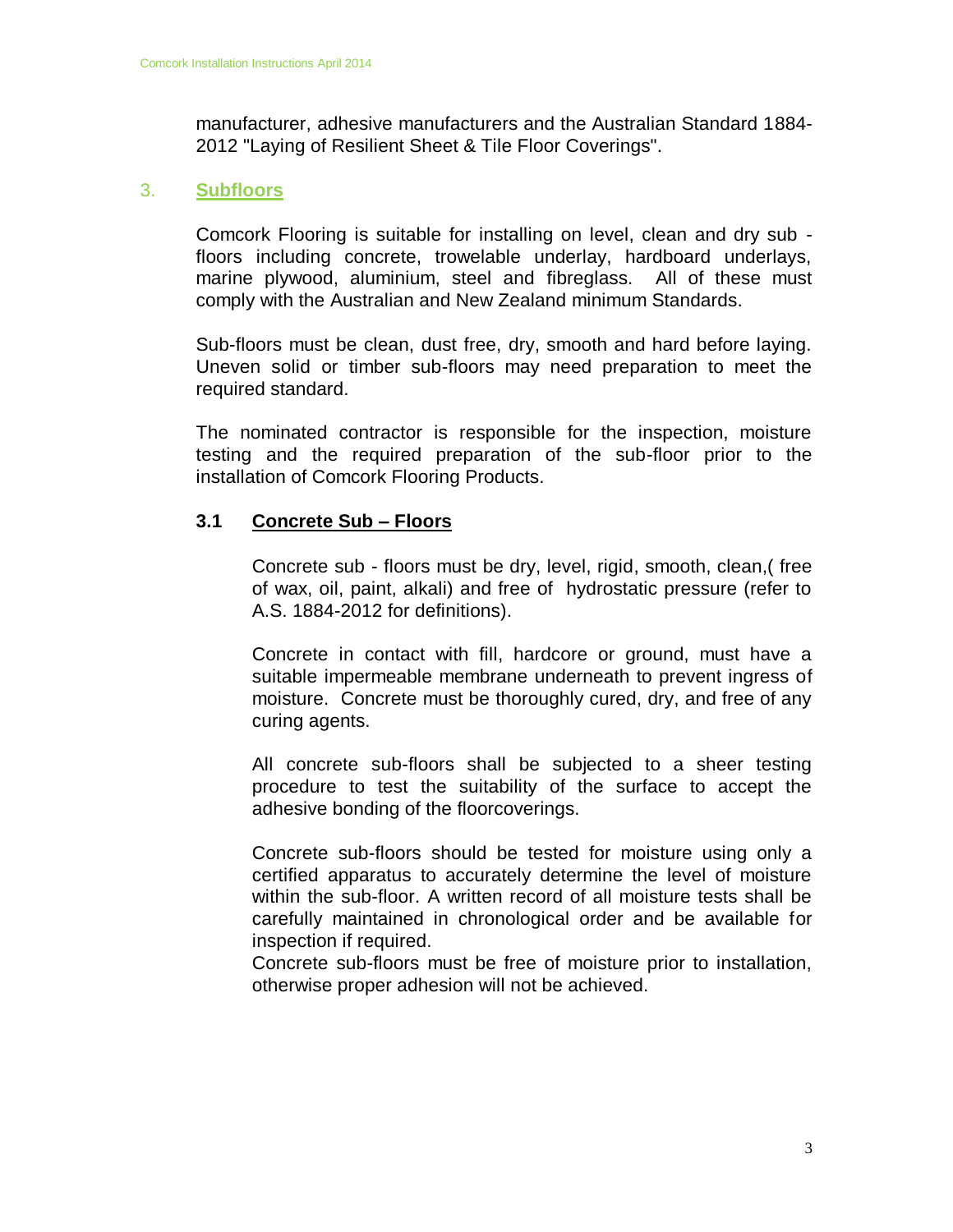#### **3.2 Timber Sub - Floors**

Ensure adequate sub-floor ventilation

All new work shall comply with the relevant standards, in particular timber flooring as in A.S. 1684 Part 1 Section 3. Particleboard A.S. 1080 Part 1, Plywood AS 2098 Part 1.

It is recommended that all timber floors old or new be level sanded and that hardboard underlay be fixed as recommended by the hardboard manufacturer.

#### **3.3 Particle Board Sub - Floors ( Not exposed to weather elements**

Particle board floors should be level sanded and hardboard underlay be fixed as recommended by the hardboard manufacturer

The floor **should not** be fixed directly to the particle board as this is likely to result in show through of particleboard seams and possible damage to floorcovering if particle board expands and contracts**.**

#### **3.4 Steel, Aluminum, Fibreglass Sub – Floors**

Substrates must be clean, dry, free of grease, oil and other contaminants. The surfaces should be fully abraded to allow adhesive "keying".

#### **4. Under - Floor Heating**

Where sub-floors incorporate under-floor heating. (Typically refers to concrete floors that have heating coils laid directly into the concrete.)

#### **4.1 Existing Floors**

#### **4.1.1 Acrylic Adhesive Installation**

(a) Heating should be turned off 48 hours prior to installation to allow the slab enough time to totally cool down.

(b) Heating must remain off, for 7 days after installation.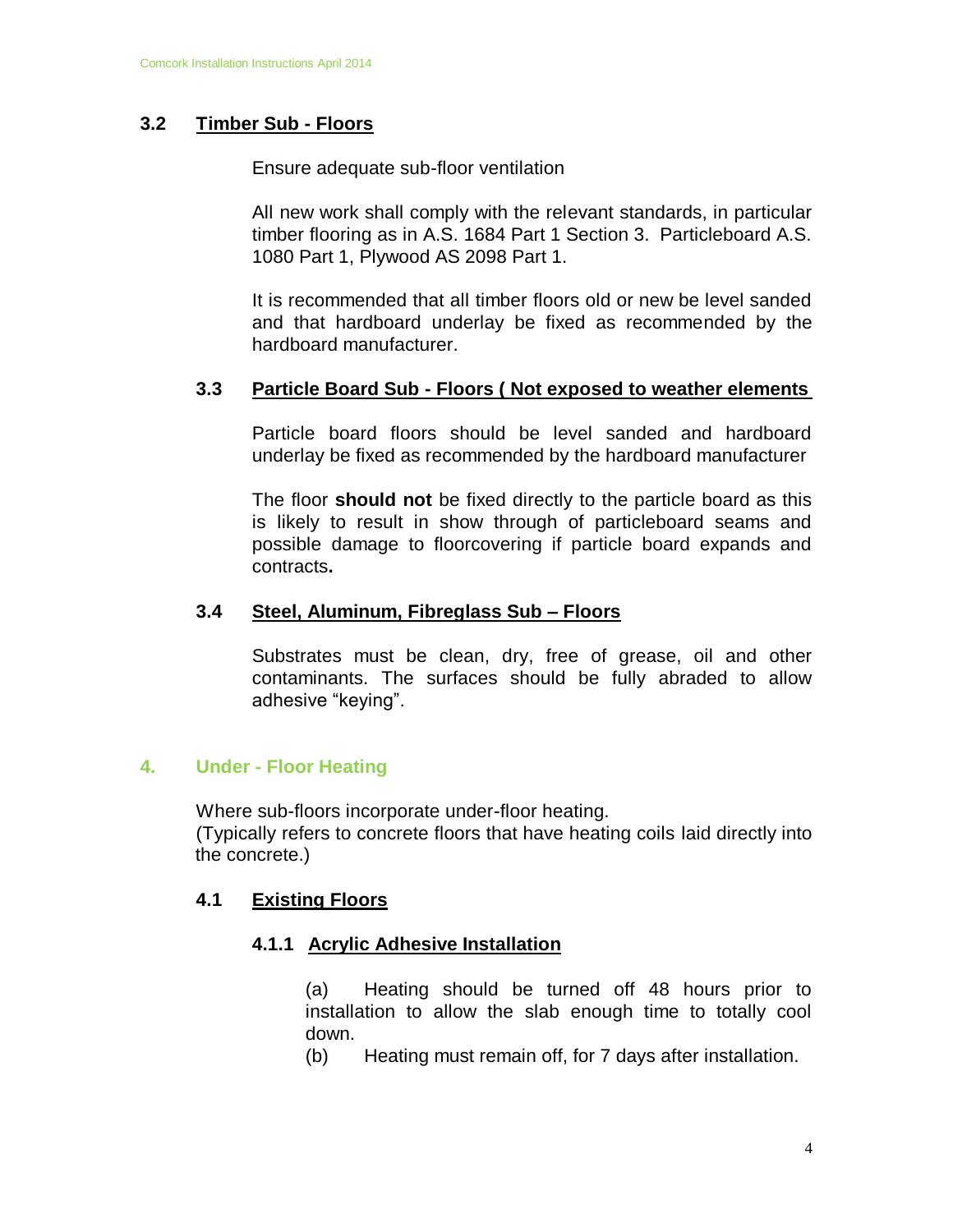(c) After 7 days the temperature should then be increased progressively over the next 7 days to its normal operating high.

#### **4.1.2 Epoxy & Polyurethane Adhesive Installation**

(a) Heating should be turned off 48 hours prior to installation to allow the slab enough time to totally cool down.

(b) Heating must remain off, for 48 hours after installation.

(c) After 48 hours the temperature should then be increased progressively over the next 48 hours to its normal operating high.

#### **4.2 New Floors**

Procedure is as above except that:

Heating system should be turned on to the maximum normal operating range and kept on for 24 hours per day for **7** days prior to the heating being switched off for 48 hours.

#### 5. **Adhesives**

Comcork Flooring must be installed with an approved adhesive suitable for the area and sub-floor. **This adhesive must be applied in strict accordance to the manufacturer's recommended instructions.**

**Refer to the Appendix for a list of approved adhesives**.

#### **The adhesives must be spread with a 1.6 mm V notched trowel**.

It is recommended that a new trowel blade be used with each installation as the amount and spread of glue will change significantly with continued use of a worn trowel. Having the correct adhesive coverage and ensuring that good transference has been achieved to the back of the flooring material is critical in achieving a successful installation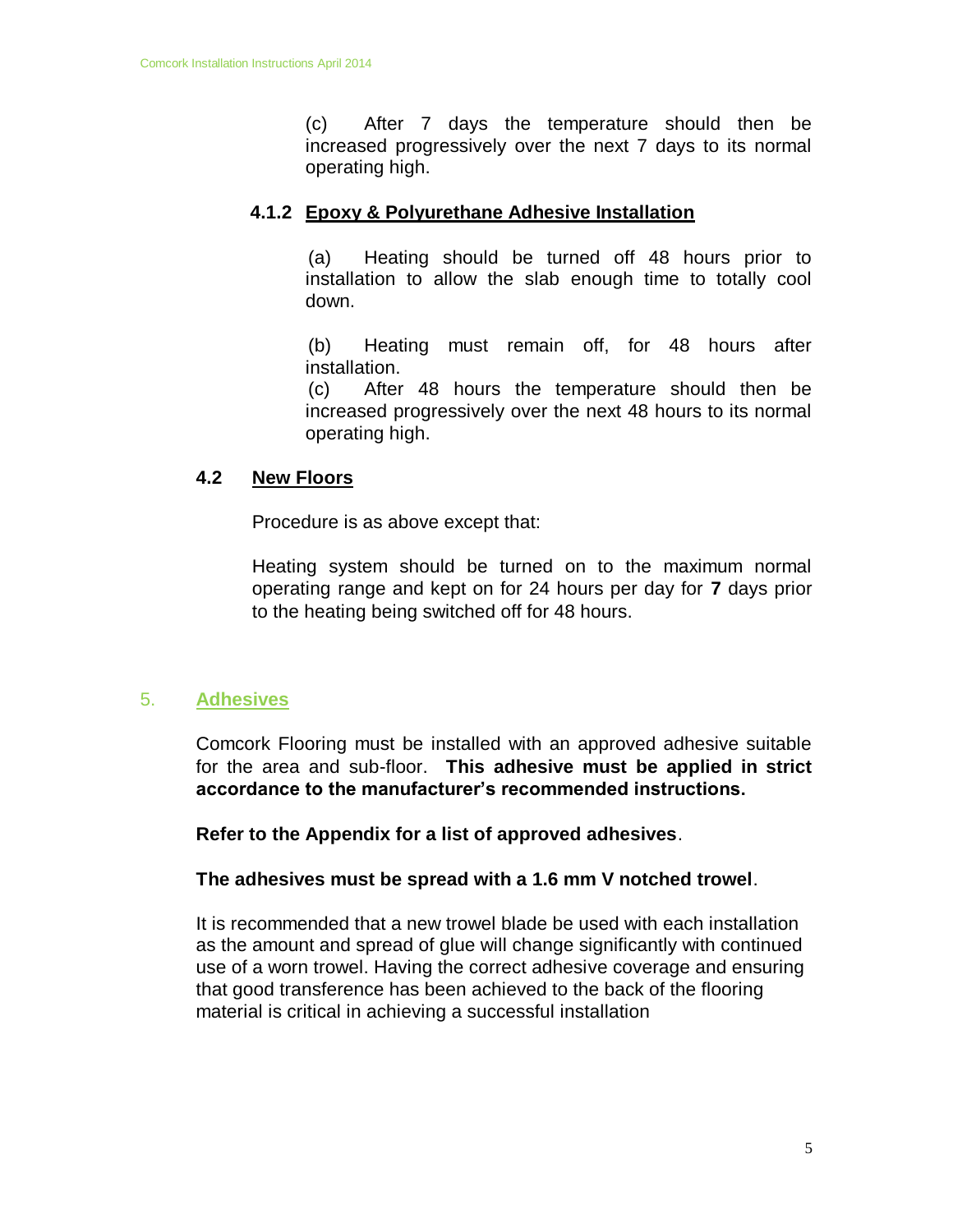# **5.1 Primers**

In some circumstances it may be necessary to apply a primer before the adhesive. The primer is used on substrates to help settle dust, reduce adhesive dispersing into the sub-floor, increasing bond strength and spread rates. Consult your local distributor for further advice.

The primer may be spread with a short nap roller or 1.6 mm 'V' notched trowel in accordance with the manufacturers instructions

Note: Primers are for use with water based and acrylic based adhesives only. Epoxy and Polyurethane adhesives do not normally require floor priming.

#### 6. **Installation**

#### **6.1 Site Acclimatisation**

All flooring products should be removed from packaging and stored flat for at least 24 hours prior to being installed. This will allow the material to aclimatise to site conditions.

#### **6.2 Dry Laying - Assessing for colour and textural variation**

As with all natural cork products, some variation in colour may occur.

**Comcork Flooring MUST BE dry laid** so that any possible shade variation and texture match is checked and rectified before bonding

#### **6.3 Brick Pattern**

**Comcork Flooring MUST BE laid in a brick pattern (see below)**. Always ensure necessary allowance, for trimming - add approximately 5cm. Only cut flooring to finished size immediately before placing into wet adhesive film.

#### **6.4 Butt Joints**

Comcork Flooring should be laid end to end to ensure a close butt joint is achieved. **For optimum results these joins should be taped together using an appropriate masking tape**, especially when using epoxy/polyurethane adhesives which have no initial tack. Remove the masking tape immediately after the adhesive has cured (no longer than 24hrs after installation).

Do not push the joins in too tightly as this can cause peaking.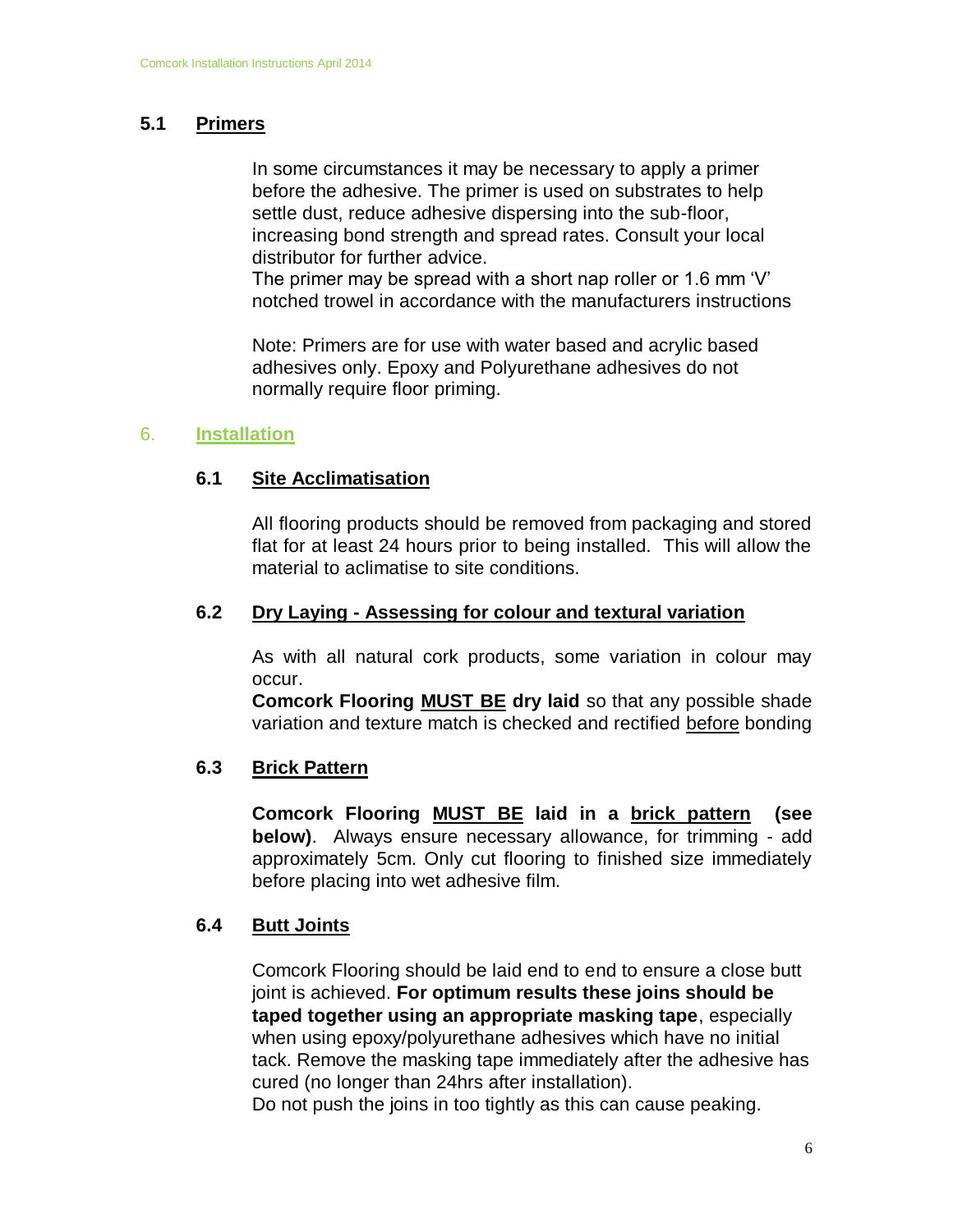## **6.5 Rolling**

Progressively roll the floor with a 3 sectioned roller as the floor is laid.

Laying must be followed by careful rolling with a 35 - 45kg multiwheel roller to ensure the exclusion of air and to achieve proper transfer of the adhesive on to the back of the material, providing maximum bond to the sub-floor.

**Do not leave heavy objects on the floor for at least 24 hours after installation.**

#### **6.6 Removing Excessive Adhesive**

Excess adhesive must be removed immediately from the surface of the floor before curing using clean damp cloth (water only). Trying to remove adhesive, once cured, is most likely to cause damage to the flooring surface. If adhesive has been left to cure on the surface aggressive rubbing must be avoided. Use a damp cloth and try to peel the adhesive away from the surface.

#### **6.7 Installation using Epoxy or Polyurethane Adhesive**

All substrates must be clean, dry, free of grease, oil and other contaminants. Steel, Aluminum, Fiberglass and other very smooth surfaces should be abraded as required before applying epoxy adhesive.

**Mixing and application of two part epoxy adhesive must be strictly as specified by the adhesive manufacturer.** 

**The adhesive must be spread with a 1.6mm V notched trowel and the flooring laid into the wet film of adhesive.**

#### **Note:**

Epoxy and Polyurethane adhesive does not possess wet or dry tack properties - it relies upon the thickness of adhesive film to hold down the material. Should the material not lay flat (e.g. peaking edges) then assistance must be given by holding down the edges with weights until partial cure of the adhesive has taken place. This also applies to areas around waste drains which are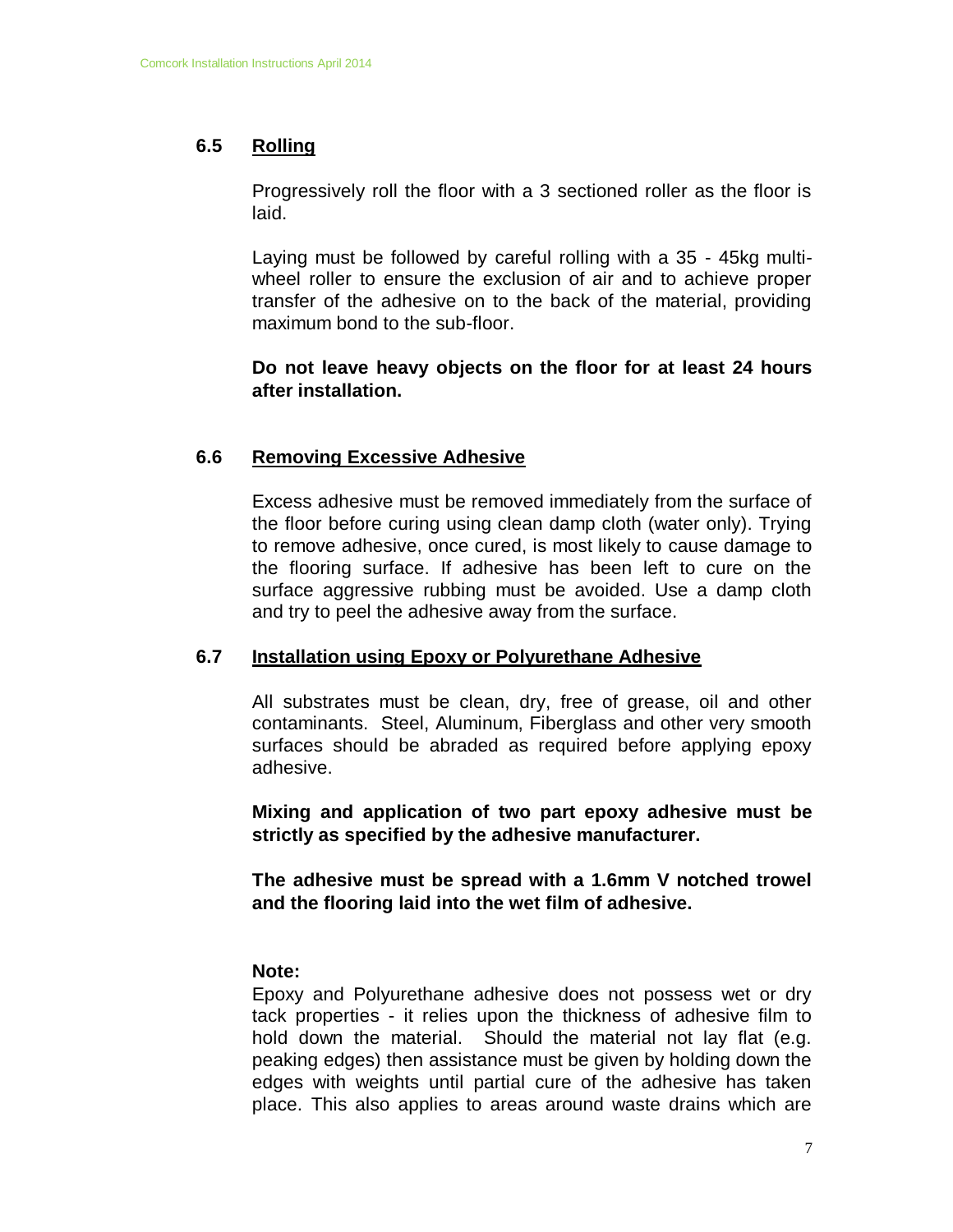normally graded down towards the drain. It is normal to weight these with a sand bag (bag filled with loose sand) until the adhesive has cured.

Excess adhesive must be removed immediately from the surface of the floor before curing using a damp clean cloth (water only). Excess adhesive once set, cannot be easily removed, and in trying to remove, will most likely to cause damage to the floor surface.

#### 7. **Adhesive Bonding Time**

#### **7.1 Acrylic Adhesive**

Floor traffic should be avoided ideally for 24 hours but **for a minimum 12 hours** after installation**.**

#### **7.2 Epoxy or Polyurethane Adhesive**

Floor traffic should be avoided ideally for 48 hours but **for a minimum 24 hours** after installation.

#### 8. **Point Loading**

Comcork Flooring is extremely durable and will easily withstand significant load bearing impact.

However excessive localised point loading such as: **stiletto heels and small footed items of furniture( e.g. stools, benches or tables with very small legs )** - are likely to damage the floor.

**Appropriate protective load spreading caps should always be applied**.

#### 9. **Sharp Objects**

Care should be taken to protect the floor from sharp objects such as metal stools and table legs. These should always have appropriate protective caps.

#### 10. **Seam Sealing**

Because of the unique composition of Comcork Flooring, thermoplastic welding is not suitable. For certain installations it may be necessary to seam weld the joints using a cold weld, such as in areas where a high standard of hygiene is required.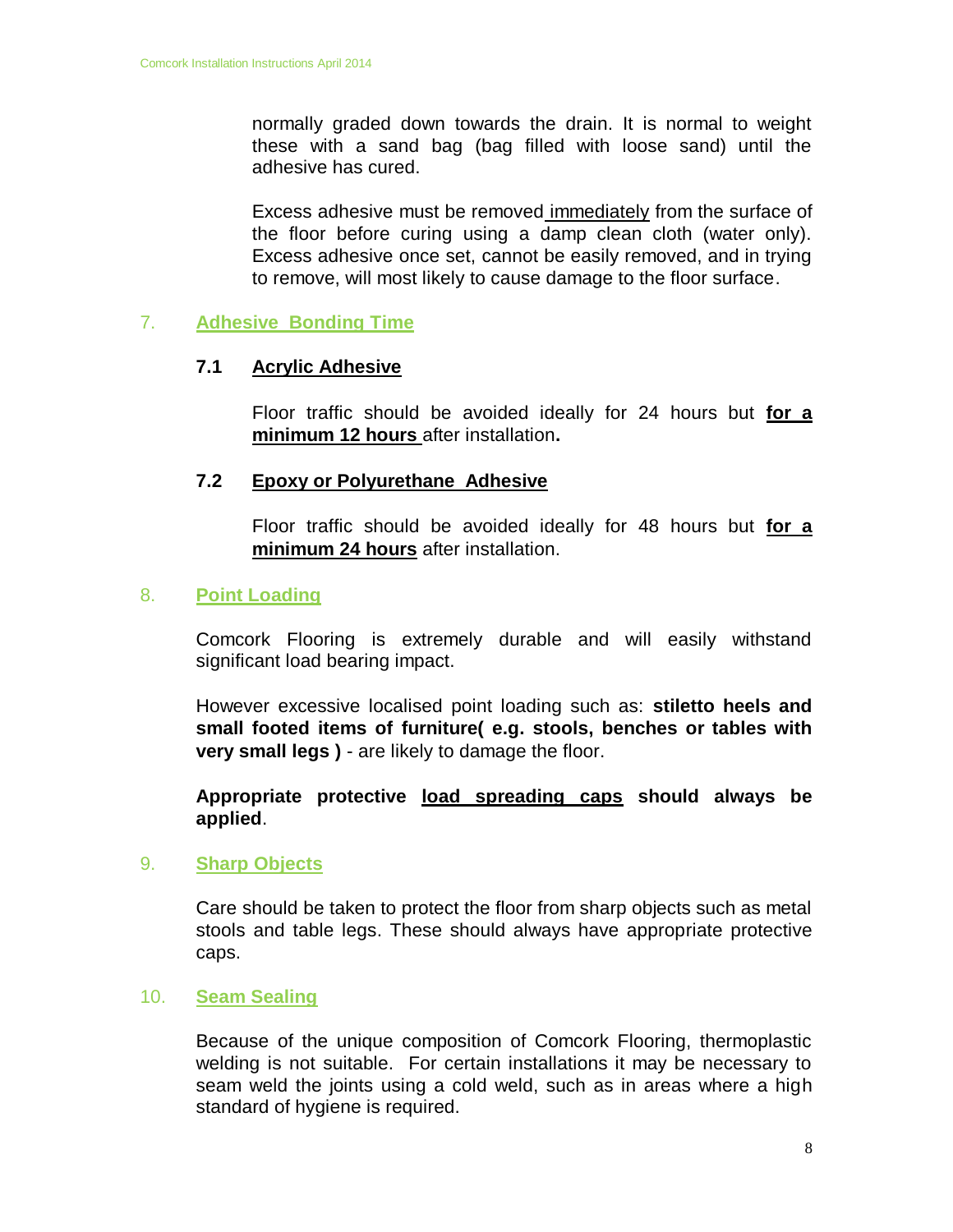The delivery of seam sealer should be of a design to allow maximum sealer into the joint so that the two vertical faces of each adjoining sheet are sufficiently coated to form an impermeable link.

#### 11. **Protecting the Floor After Laying**

Once installation is complete the finished floor should be protected from damage during any further stages of construction by laying a nonabrasive protective covering.

#### **Heavy objectives**

Heavy objects should never be dragged across the floor at any stage.

#### 12. **Maintenance & Surface Dressing**

A floor dressing provides an added protective coating, which helps to protect the floor from dirt and grit, enhancing its appearance and making the floor much easier to maintain.

Dressings are formulated to maximise durability and resistance to scuffing.

It is recommended that Comcork Flooring be sealed unless in a wet area application or where maximum slip resistance is required.\*

An effective maintenance program is necessary to help preserve the appearance, durability and safety of Comcork Flooring. The level of maintenance required will vary according to the amount and type of foot traffic and other site conditions.

For information on how to best maintain Comcork Flooring refer to the Comcork Flooring Maintenance Instructions (available from the Comcork Distributor in each state).

(\*Sealing will significantly affect the wet anti- slip performance. It is the responsibility of the building owner to assess the appropriate level of slip resistance in all cases)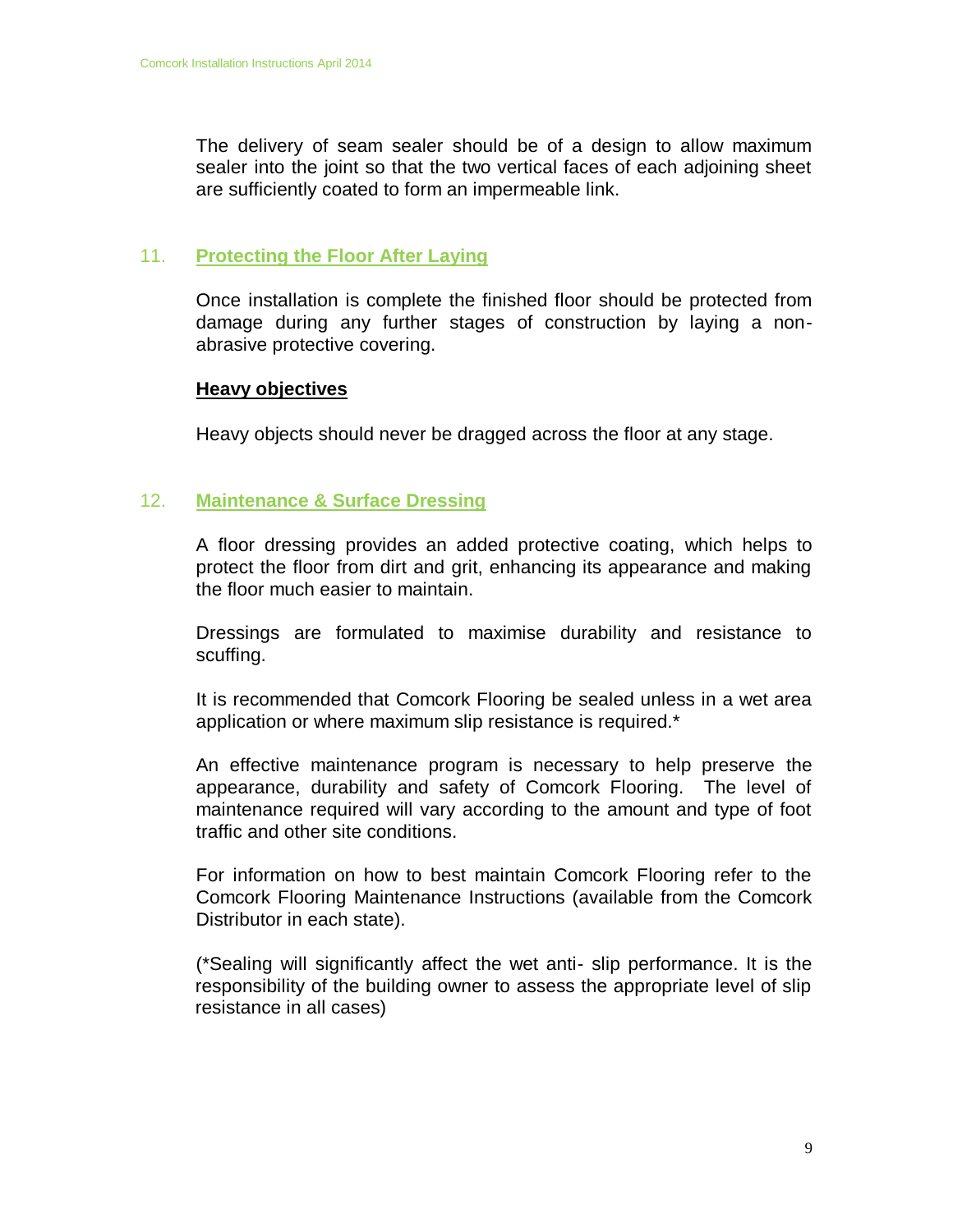# **13. Comcork Flooring Tactiles**

Comcork flooring Tactiles are special flooring tiles with a significantly raised profile designed to provide the visually impaired a warning of impending hazards or give directional guidance.

#### **Comcork Flooring Tactiles are available in two profiles**

# **- Warning of hazard indicators (Large studded profile)**

**- Direction of travel indicators (Large ribbed pattern)**

Comcork Flooring Tactiles should be installed in accordance with the requirements of Australian Standards AS 1884 - 2012 and the Comcork Flooring Installation Instructions - Please refer to your local distributor for detailed Comcork Tactile Installation instructions.

They must be set out for different installation circumstances in the manner prescribed in The Australian Standards AS 1428.4 - 2009 Part 4: Tactile ground surface indicators for the orientation of people with visual impairment.

Comcork Tactiles are suitable for both wet and dry conditions

Comcork Tactiles should be installed using the recommended adhesives as outlined in the Approved adhesives list - refer to your local distributor for detailed Comcork Tactile Installation Instructions.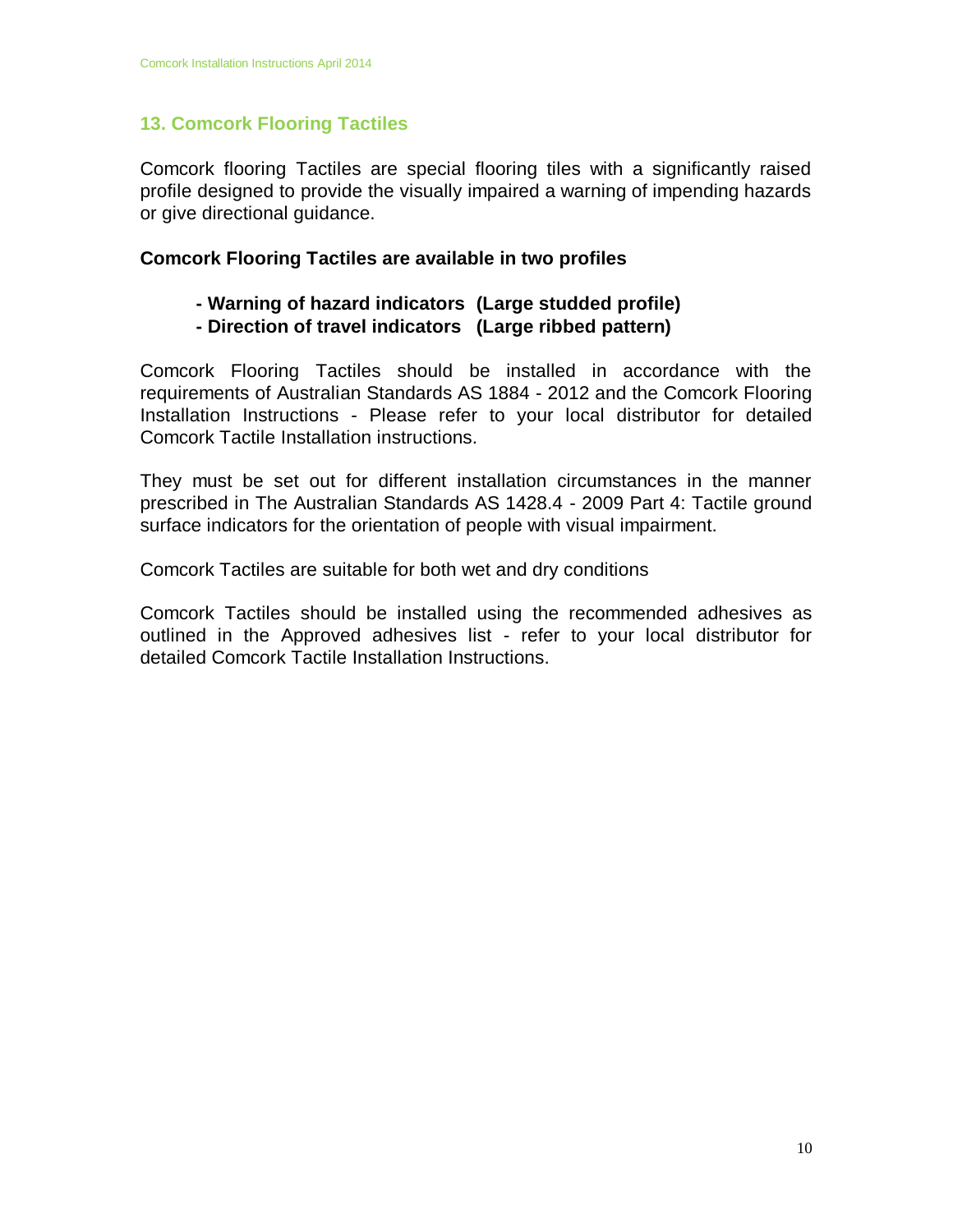# **14. Appendix – Recommended Product List:**

|                                                 | <b>PRODUCT NAME</b>                                    | <b>DESCRIPTION</b>                                                                                                                                                                                                                                                                                                                           |  |  |
|-------------------------------------------------|--------------------------------------------------------|----------------------------------------------------------------------------------------------------------------------------------------------------------------------------------------------------------------------------------------------------------------------------------------------------------------------------------------------|--|--|
| <b>ADHESIVES</b>                                |                                                        |                                                                                                                                                                                                                                                                                                                                              |  |  |
| Mapei                                           | <b>ECO 300</b>                                         | Domestic & commercial hard-set acrylic<br>adhesive. For use in dry interior areas only.<br>Suitable for installing Comcork's Walk Easy,<br>Low Profile, Ergo, Poly Cork, and Tactile<br>products to subfloors types outlined in the<br>Installation Instructions.                                                                            |  |  |
| Mapei                                           | Adesilex G19                                           | Domestic & commercial two part epoxy-<br>polyurethane adhesive. For use in wet<br>interior<br>and<br>dry/wet<br>exterior<br>areas.<br>Suitable for installing Comcork's Walk Easy,<br>Low Profile, Ergo, Poly Cork, Aquadeck and<br>Tactile products to internal & external<br>subfloors types outlined in the Installation<br>Instructions. |  |  |
| <b>SEALERS</b>                                  |                                                        |                                                                                                                                                                                                                                                                                                                                              |  |  |
| <b>Acrylic Sealer</b><br>Polyurethane fortified | Research - Glazer                                      | - Water borne polyurethane enhanced, gloss<br>sealer that resists black marks, is scrubable<br>and shines under heavy traffic conditions.                                                                                                                                                                                                    |  |  |
| <b>Acrylic Sealer</b><br>- Non Slip             | Research - Filmstar                                    | High traction, gloss off the mop finish with<br>long term wearability.                                                                                                                                                                                                                                                                       |  |  |
| <b>MAINTAINENCE</b>                             |                                                        |                                                                                                                                                                                                                                                                                                                                              |  |  |
| Maintainer/ Restorer                            | Research - Supastar<br>- Shiner<br>Whiteley - Glokleen | Damp mop or Autoscrub. Cleans and<br>polishes floors in the one process. Helps<br>replace the polish worn away by heavy<br>traffic.                                                                                                                                                                                                          |  |  |
| Spray Buff                                      | Research - Shiner                                      | Cleans and enhances gloss depth when<br>buffed.                                                                                                                                                                                                                                                                                              |  |  |
| Heavy soil remover                              | Research - Crusader<br>Whiteley - Tempo HD             | Neutral ph detergent for all hard surfaces.                                                                                                                                                                                                                                                                                                  |  |  |
| <b>Floor Stripper</b>                           | Research - Greenstrip                                  | Highly biodegradable, low toxicity, no<br>ammonias or harsh solvents.                                                                                                                                                                                                                                                                        |  |  |

#### **WARNING**

**Recommended maintenance products are detailed throughout this procedure. Substitute products with high solvent content aggressive or**